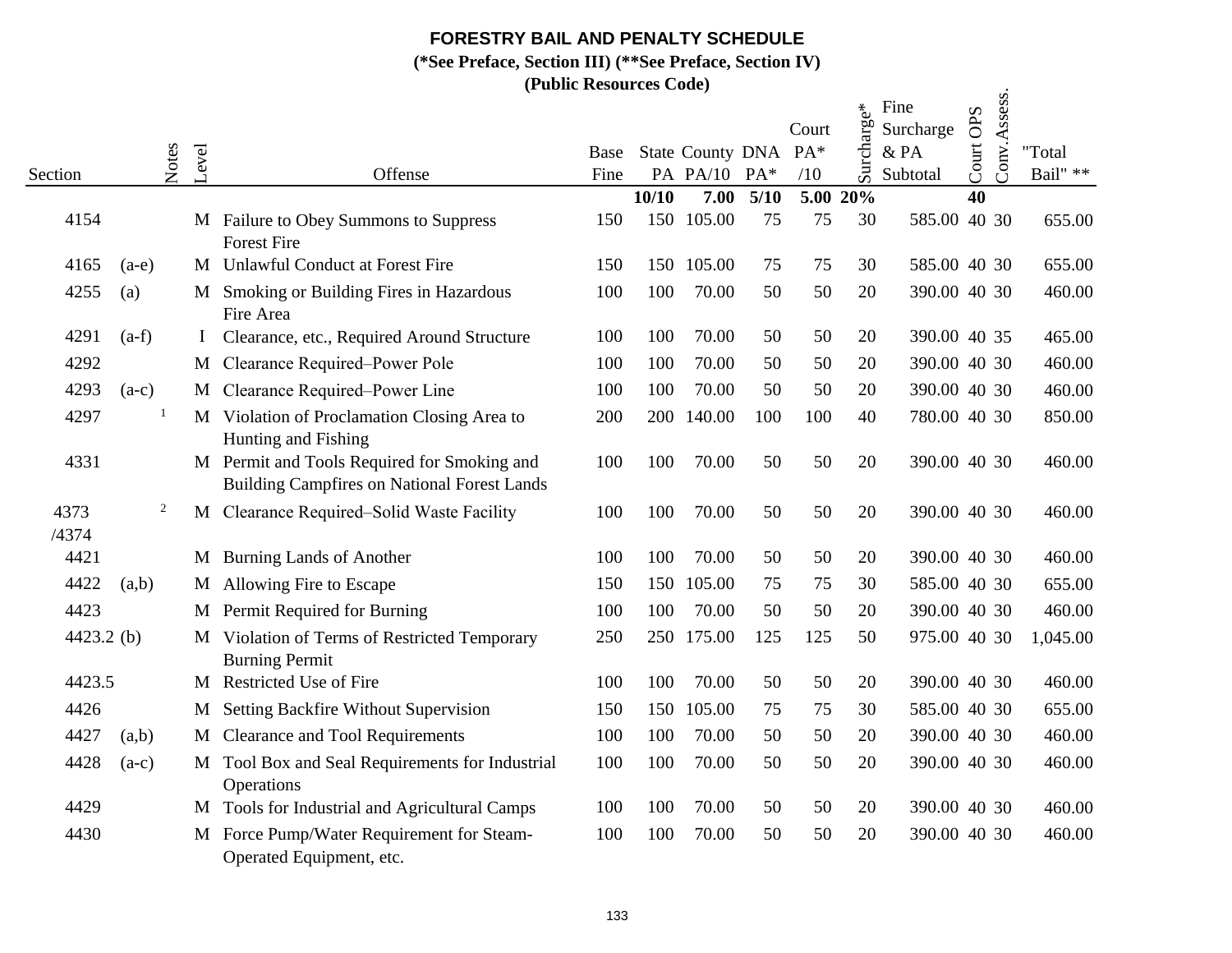# **FORESTRY BAIL AND PENALTY SCHEDULE**

**(\*See Preface, Section III) (\*\*See Preface, Section IV)**

**(Public Resources Code)**

|                 |       |              | (PUDIIC RESOUTCES COUE)                                                                                                             |              |       |                                         |        |              |                                  |                                       |           |              |                    |
|-----------------|-------|--------------|-------------------------------------------------------------------------------------------------------------------------------------|--------------|-------|-----------------------------------------|--------|--------------|----------------------------------|---------------------------------------|-----------|--------------|--------------------|
| Section         | Notes | Level        | Offense                                                                                                                             | Base<br>Fine |       | State County DNA PA*<br><b>PA PA/10</b> | $PA*$  | Court<br>/10 | charge*<br>$\overline{\text{S}}$ | Fine<br>Surcharge<br>& PA<br>Subtotal | Court OPS | Conv.Assess. | "Total<br>Bail" ** |
|                 |       |              |                                                                                                                                     |              | 10/10 | 7.00                                    | $5/10$ |              | 5.00 20%                         |                                       | 40        |              |                    |
| 4431            |       |              | M Tool Requirement-Portable Gasoline-Powered<br><b>Tools</b>                                                                        | 100          | 100   | 70.00                                   | 50     | 50           | 20                               | 390.00 40 30                          |           |              | 460.00             |
| 4432            |       |              | M Neglecting a Campfire                                                                                                             | 100          | 100   | 70.00                                   | 50     | 50           | 20                               | 390.00 40 30                          |           |              | 460.00             |
| 4433            |       |              | M Permit Required for Campfire                                                                                                      | 100          | 100   | 70.00                                   | 50     | 50           | 20                               | 390.00 40 30                          |           |              | 460.00             |
| 4435            |       | M            | Causing Fire With Equipment                                                                                                         | 150          | 150   | 105.00                                  | 75     | 75           | 30                               | 585.00 40 30                          |           |              | 655.00             |
| 4436            |       | M            | Refusing to Fight Forest Fire                                                                                                       | 100          | 100   | 70.00                                   | 50     | 50           | 20                               | 390.00 40 30                          |           |              | 460.00             |
| 4437            |       | M            | Flammable Mill Waste-Disposal Required                                                                                              | 100          | 100   | 70.00                                   | 50     | 50           | 20                               | 390.00 40 30                          |           |              | 460.00             |
| 4438            |       | M            | Burning Mill Waste in Enclosed Device,<br>Permit/Clearance Required                                                                 | 100          | 100   | 70.00                                   | 50     | 50           | 20                               | 390.00 40 30                          |           |              | 460.00             |
| 4439            |       |              | M Mill Waste-Open Burning Permit and Clearance<br>Required                                                                          | 100          | 100   | 70.00                                   | 50     | 50           | 20                               | 390.00 40 30                          |           |              | 460.00             |
| 4440<br>(a,b)   |       |              | M Flammable Forest Product Residue<br>Accumulation-Clearance Required                                                               | 100          | 100   | 70.00                                   | 50     | 50           | 20                               | 390.00 40 30                          |           |              | 460.00             |
| 4442<br>(a,b)   |       |              | M Spark Arrester Required, Internal Combustion<br>Engines                                                                           | 100          | 100   | 70.00                                   | 50     | 50           | 20                               | 390.00 40 30                          |           |              | 460.00             |
| 4442.5          |       |              | M Spark Arrester Required, Public Notice Required<br>for Sales, Lease, and Rent                                                     | 100          | 100   | 70.00                                   | 50     | 50           | 20                               | 390.00 40 30                          |           |              | 460.00             |
| 4442.6 $(a)$    | 3     | $\mathbf{I}$ | Sell, Offer to Sell, Lease, or Rent Specified<br><b>Equipment With Internal Combustion Engine</b><br>Without Required Warning Label | 100          | 100   | 70.00                                   | 50     | 50           | 20                               | 390.00 40 35                          |           |              | 465.00             |
| 4442.6 $(b)$    | 3     |              | Manufacture of Specified Equipment With<br><b>Internal Combustion Engine Without Attaching</b><br><b>Required Warning Label</b>     | 100          | 100   | 70.00                                   | 50     | 50           | 20                               | 390.00 40 35                          |           |              | 465.00             |
| 4443            |       |              | M Internal Combustion Engines-Handheld,<br>Portable, and Multiposition; Construction<br>Requirements for Use                        | 100          | 100   | 70.00                                   | 50     | 50           | 20                               | 390.00 40 30                          |           |              | 460.00             |
| 4445            |       | M            | Tracer Ammunition, Restricted Use                                                                                                   | 150          | 150   | 105.00                                  | 75     | 75           | 30                               | 585.00 40 30                          |           |              | 655.00             |
| 4446<br>$(a-c)$ |       | M            | <b>Incinerator Standards</b>                                                                                                        | 100          | 100   | 70.00                                   | 50     | 50           | 20                               | 390.00 40 30                          |           |              | 460.00             |